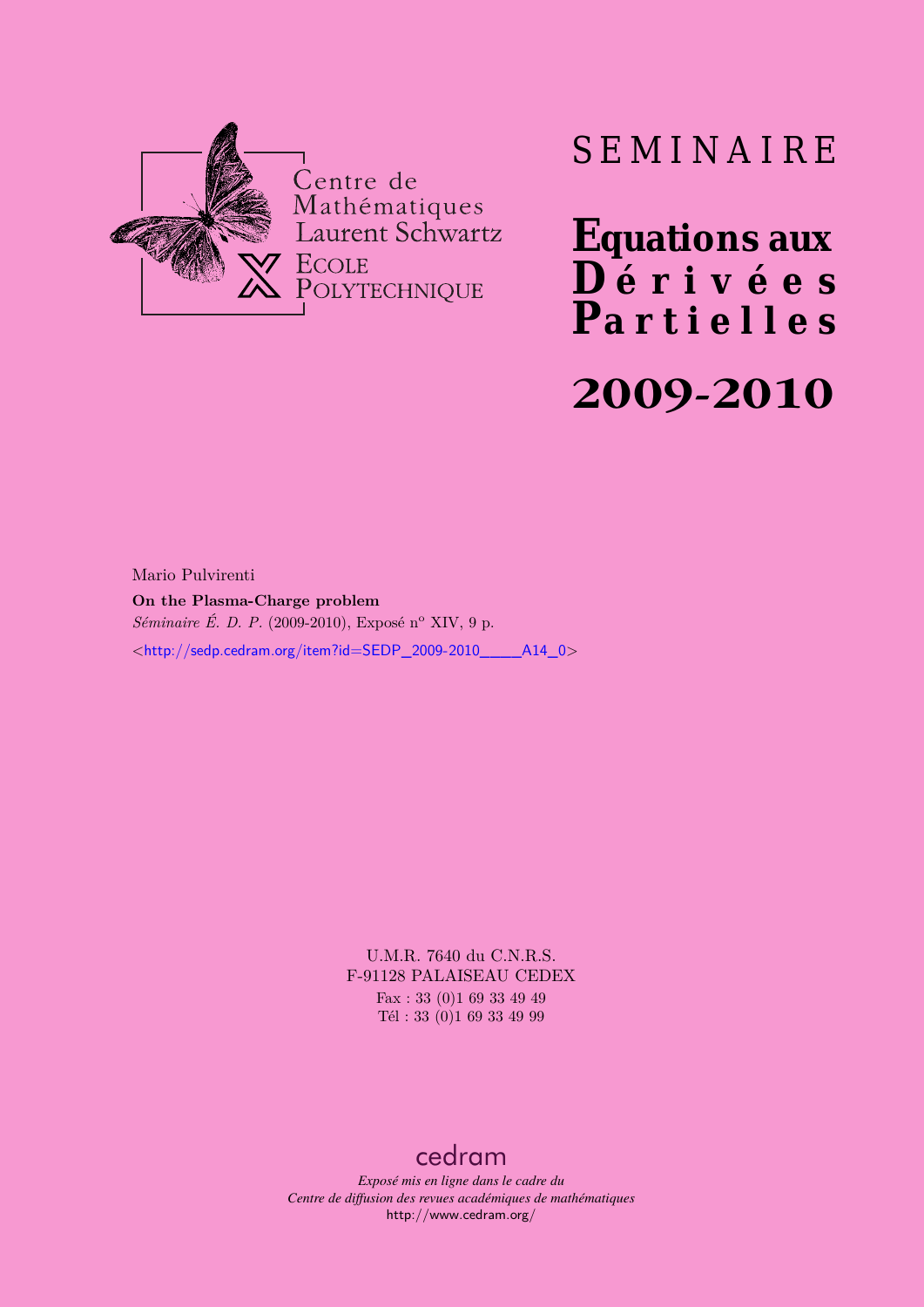#### ON THE PLASMA-CHARGE PROBLEM

MARIO PULVIRENTI

#### **CONTENTS**

| 1. Introduction                         |    |
|-----------------------------------------|----|
| 2. The classical Vlasov-Poisson problem | 2. |
| 3. The plasma-charge problem            | 5. |
| 4. the 2-D attractive case              |    |
| References                              |    |

#### 1. INTRODUCTION

This short report is a review on recent results of S. Caprino, C. Marchioro, E. Miot and the author on the initial value problem associated to the evolution of a continuous distribution of charges (plasma) in presence of a finite number of point charges. More precisely we are interested in the following modification of the usual Vlasov-Poisson equation

$$
\partial_t f + v \cdot \nabla_x f + (E + F) \cdot \nabla_v f = 0 \tag{1.1}
$$

where  $f = f(x, v; t)$  is the probability distribution of the plasma particle,  $(x, v) \in \mathbb{R}^{2d}$  denotes its position and velocity, d is the dimension of the physical space,  $E$  is the electric field generated by the plasma:

$$
E(x,t) = \int dy \rho(y,t)K(x-y)
$$
\n(1.2)

and

$$
\rho(x,t) = \int dv f(x,v,t) \tag{1.3}
$$

is the spatial density.

Moreover

$$
F(x,t) = \sigma \sum_{\alpha=1}^{N} K(x - \xi_{\alpha}(t))
$$
\n(1.4)

is the electric field generated by the point charges whose positions and velocities are denoted by  $\xi_{\alpha}(t), \eta_{\alpha}(t), \alpha = 1 \dots N$ . Eq.n (1. 2,3,4) is complemented by the ordinary differential equations governing the motion of the charges:

$$
\dot{\xi}_{\alpha} = \eta_{\alpha}, \quad \dot{\eta}_{\alpha} = \sum_{\beta=1;\beta \neq \alpha}^{N} K(\xi_{\alpha} - \xi_{\beta}) + \sigma E(\xi_{\alpha}(t), t) \tag{1.5}
$$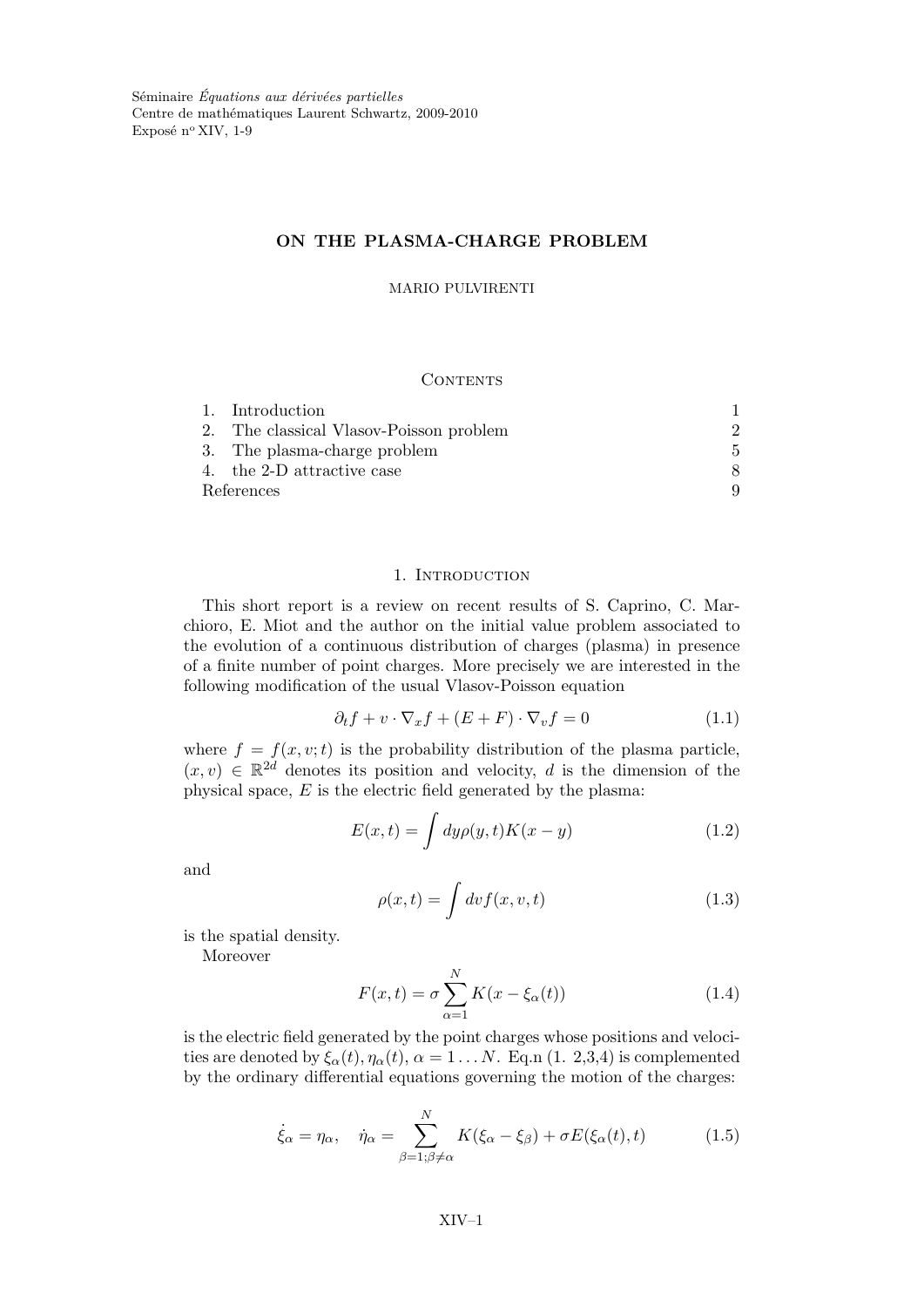Here the point particles are assumed to have unitary charges of the same sign,  $\sigma = \pm 1$  according whether the interaction between the plasma and the point particle is repulsive or attractive and

$$
K(x) = -\nabla g(x) \tag{1.6}
$$

where

$$
g(x) = -\log|x|, \quad g(x) = \frac{1}{|x|} \tag{1.7}
$$

for  $d = 2$  and  $d = 3$  respectively.

There are an increasing difficulty in solving the above initial value problem passing from d=2 to d=3 and from  $\sigma = 1$  to  $\sigma = -1$ . The attractive case is particularly interesting from a physical point of view describing, for instance, a continuum of negative charges (electrons) with a finite number of positive point charges (nuclei or ions). Also the completely attractive case (gravitational interaction) which we do not discuss here, can be considered as well.

The easiest case  $(d = 2, \sigma = 1)$  was solved in [1]. Here we mostly focus our analysis in the three dimensional repulsive case with a single point charge, following [6]. The case in which we have a finite number of point charges requires a nontrivial, but essentially technical generalization. See [6] for details.

We conclude this introduction by formulating precisely the problem. We find convenient to do this in terms of ordinary differential problem.

**Problem 1.** Find a flow in  $\mathbb{R}^6$ ,  $(x, v) \rightarrow (X(t, x, v), V(t, x, v))$  such that

$$
\begin{cases}\n\dot{X}(t,x,v) = V(t,x,v) \\
\dot{V}(t,x,v) = \frac{(X(t,x,v) - \xi(t))}{|X(t,x,v) - \xi(t)|^3} + E(X(t,x,v),t) \\
(X,V)(0,x,v) = (x,v) \in \mathbb{R}^3 \times \mathbb{R}^3,\n\end{cases}
$$
\n(1.8)

where the charge  $(\xi(t), \eta(t))$  evolves according to the second-order ODE

$$
\begin{cases}\n\dot{\xi}(t) = \eta(t), & \dot{\eta}(t) = E(t, \xi(t)) \\
(\xi, \eta)(0) = (\xi_0, \eta_0).\n\end{cases}
$$
\n(1.9)

Here the electric field  $E$  is related to the density  $f$ , which satisfies

$$
f(X(t, x, v), V(t, x, v), t) = f_0(x, v),
$$

via the identity

$$
E(x,t) = \int_{\mathbb{R}^3} \frac{(x-y)}{|x-y|^3} \rho(y,t) \, dy, \quad \rho(x,t) = \int_{\mathbb{R}^3} f(x,v,t) \, dv.
$$

#### 2. The classical Vlasov-Poisson problem

The Vlasov-Poisson equation in dimension two, has been solved since many years (see for instance [7], [3] and references quoted therein) We sketch the idea.

We start by considering an initial probability distibution  $f_0$  compactly supported in velocity. Let  $V_0$  be the maximal velocity at time 0, namely

$$
f_0(x,v)=0
$$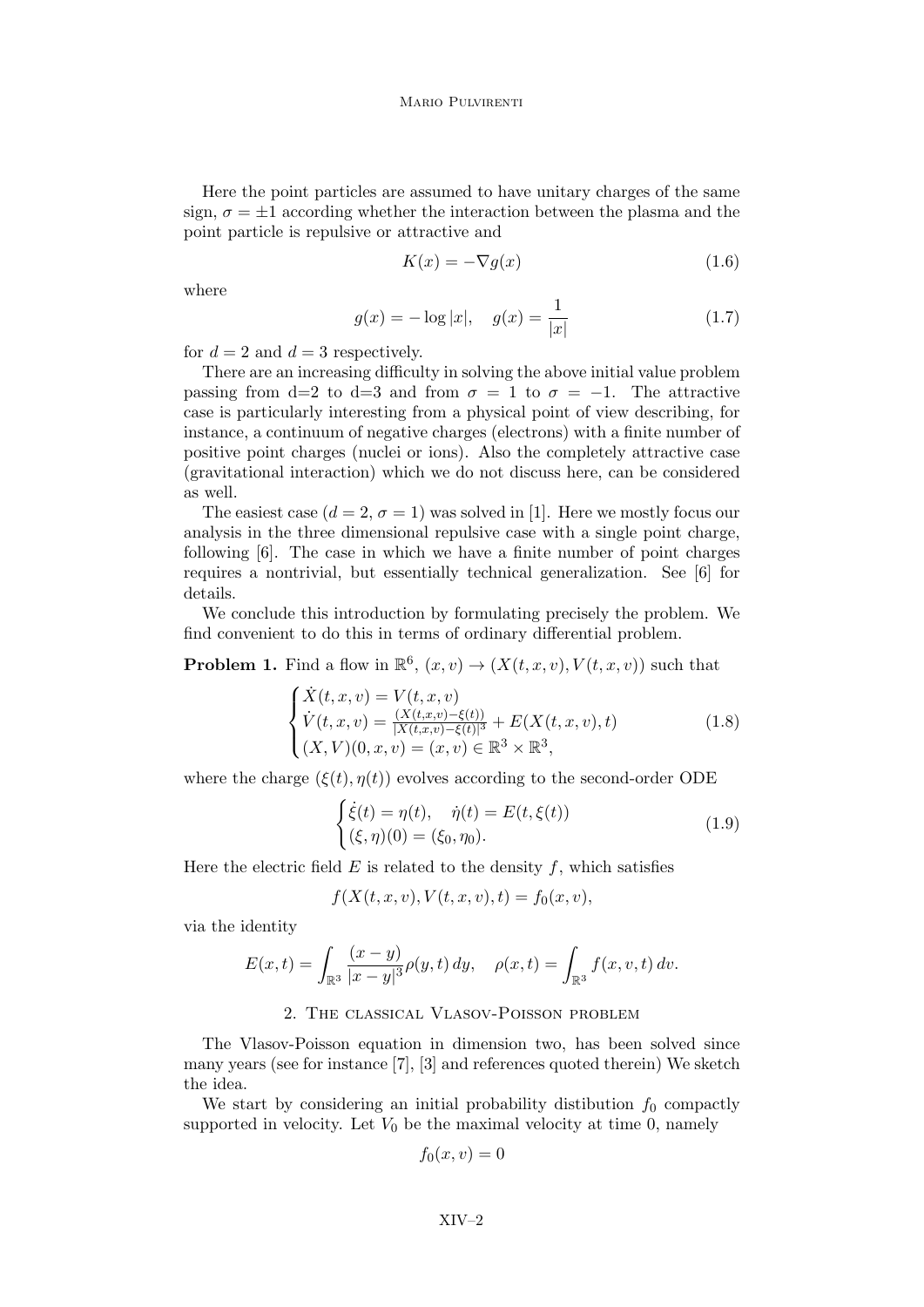if  $|v| > V_0$ . Then, denoting by  $\bar{V}(t)$  the radius of the minimal sphere containing the support in velocity of  $f(t)$ , we have

$$
\frac{d}{dt}\overline{V}(t) \leq ||E(t)||_{L^{\infty}}.
$$

On the other hand

$$
||E(t)||_{L^{\infty}} \leq C \int \frac{\rho(y)}{|x-y|^{d-1}}.
$$

Splitting the integral into the two regions  $|x - y| < M$  and its complement, we readly arrive, after having optimized on  $M$ , to the estimate

$$
||E(t)||_{L^{\infty}} \leq C||\rho(t)||_{L^{\infty}}^{1-\frac{1}{d}}.
$$

Finally, using that

$$
||\rho(t)||_{L^{\infty}} \leq C\bar{V}(t)^{d}
$$
  
(remind that  $||f(t)||_{L^{\infty}} = ||f(0)||_{L^{\infty}}$ ) we arrive to  

$$
\frac{d}{dt}\bar{V}(t) \leq C\bar{V}(t)^{d-1}.
$$
 (2.1)

Eq.n  $(2.1)$  yields a global in time control of the spatial density in dimension two only. The control of the density is enough to get an existence and uniqueness of the solution to the Vlasov-Poisson problem in terms of characteristics.

In dimension three Eq. n  $(2.1)$  can be improved by using the energy conservation. Indeed the quantity

$$
H(f(t)) = \frac{1}{2} \int dx dv v^2 f(x, v, t) + \frac{1}{2} \int dx dy \frac{\rho(x, t)\rho(y, t)}{|x - y|} = H_0 \qquad (2.2)
$$

is constant in time. It implies  $\|\rho\|_{L^{5/3}} \leq K_1$ . In fact

$$
\rho \leq \int_{|v| < M} f + \frac{1}{M^2} \int_{|v| \geq M} dv v^2 f(t). \leq M^3 \|f\|_{L^\infty} + \frac{\int dv v^2 f}{M^2}
$$

Optimizing in  $M$  we get the bound.

Moreover

$$
||E(t)||_{L^{\infty}} \leq \int dy \frac{\rho(y,t)}{|x-y|^2} \leq \int_{|x-y| \leq M} dy \frac{\rho(y,t)}{|x-y|^2} + \int_{|x-y| > M} dy \frac{\rho(y,t)}{|x-y|^2}.
$$

Using Hölder inequality and the  $5/3$  bound, optimizing on  $M$ , we conclude that

$$
||E(t)||_{L^{\infty}} \le C||\rho||_{L^{\infty}}^{4/9} \le K_2 \bar{V}^{4/3}.
$$

$$
\frac{d}{dt}\bar{V}(t) \le C\bar{V}(t)^{4/3}
$$
(2.3)

In conclusion:

which is better than Eq.n 
$$
(2.1)
$$
 but still not enough to conclude.

In the nineties the three-dimensional Vlasov-Poisson problem was solved by Pfaffelmoser [8] (see also [9] [10] and [3]) by controlling the characteristics (Lagrangian point of view) and by Lions and Perthame [5], by using the equation to control the moments of  $f$  (Eulerian point of view).

Here we find convenient to work with the trajectories so that we recall the basic ideas in [8] to see how to generalize that approach to the present context.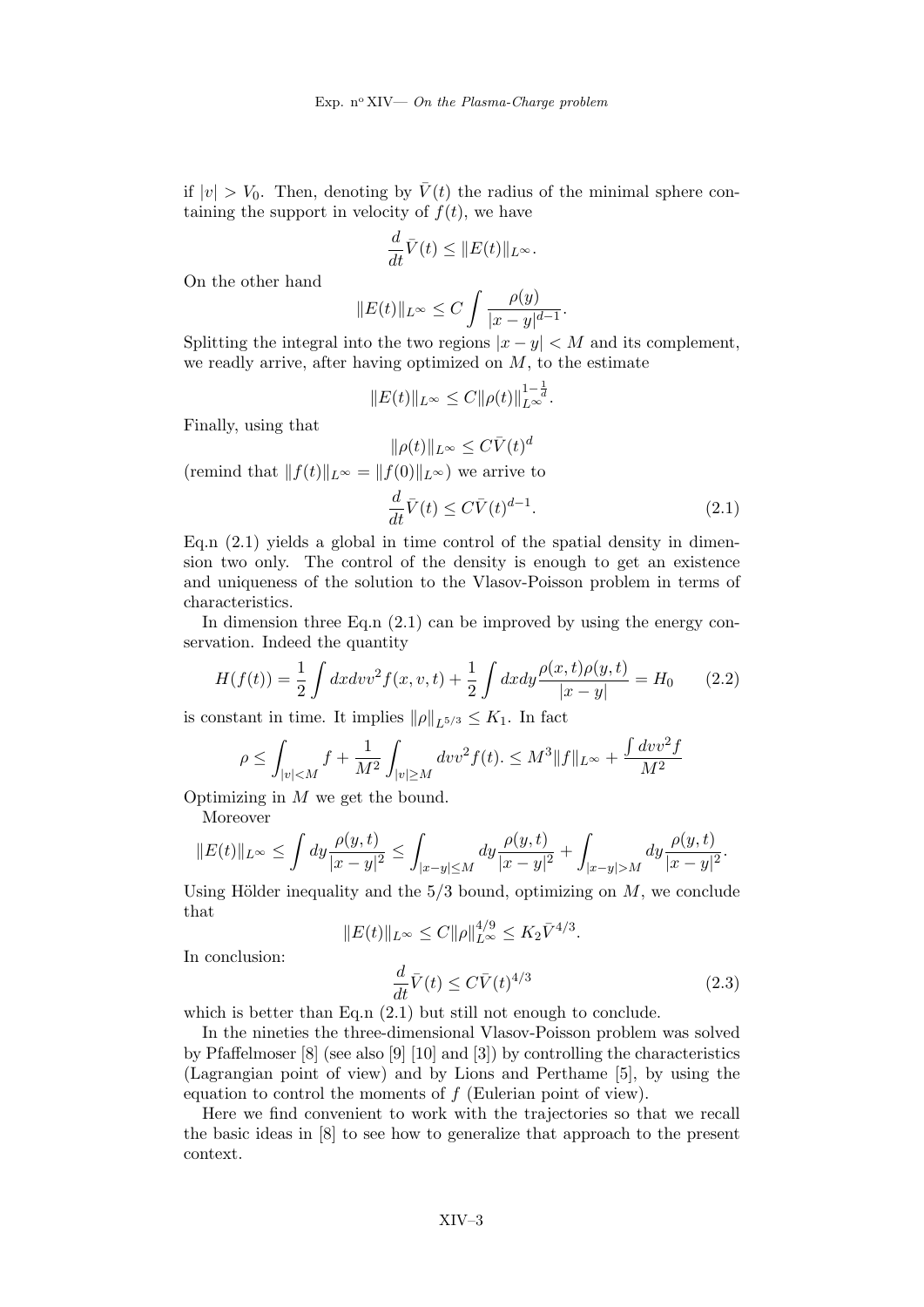The basic idea in [8] is that the time average of the electric field is better than its maximum. Then, fixed an arbitrary time  $T$ , we split the time interval according to the following partition

$$
(0,T] = \bigcup_{i=1}^{n-1} (t_{i-1}, t_i],
$$

where

$$
|t_i - t_{i-1}| = \Delta T = P^{-1}.
$$

Here

$$
P = P(T) = \sup_{t \in (0,T]} V(t) + C,
$$

for some large constant C. By Liouville theorem

$$
\int_{t_{i-1}}^{t_i} dt |E(X(t)| \le \int_{t_{i-1}}^{t_i} dt \int dy \frac{\rho(y,t)}{|X(t) - y|^2} = \int_{t_{i-1}}^{t_i} dt \int dy \int dw \frac{f(y,w;t_{i-1})}{|X(t) - Y(t)|^2}.
$$

Then, setting  $R = P^{3/4}$ , we observe that, if  $|w| \leq 2R$  or  $|v - w| \leq 2R$ , the integration yields a good bound. Indeed using the same argument yielding the  $V(t)^{4/3}$  bound (eq.n (2.3)), we conclude that

$$
\int_{t_{i-1}}^{t_i} \int dy \int dw(\chi(|w| \le 2R) + \chi(|v - w| \le 2R) \frac{f(y, w; t_{i-1})}{|X(t) - Y(t)|^2} \le CP
$$

Here  $\chi(A)$  denotes the indicator of the event A.

Otherwise, if  $|w| > 2R$  and  $|v - w| > 2R$  we invoke the following stability property

$$
|V(t) - W(t)| \ge |v - w| - 2P^{4/3}\Delta T \ge 2R - R = R \tag{2.4}
$$

In this situation we estimate almost explicitly ([10], [9], [6] for instance)

$$
\int_{t_{i-1}}^{t_i} \frac{dt}{|X(t) - Y(t)|^2} \le \frac{1}{\ell R} \tag{2.5}
$$

being  $\ell$  is the minimal distance between  $X(t)$  and  $Y(t)$  in this time interval. We assume that  $\ell > P^{-2}$ . Note that if  $\ell \leq P^{-2}$ , the integration dxdv gives us a linear bound on  $P$  and this is straightforward. Finally

$$
\int_{t_{i-1}}^{t_i} |E(X(t)| \le \frac{1}{\ell R} \int dy \int_{|w|>R} dw f(y, w; t_{i-1})
$$
\n
$$
\le \frac{P^2}{R^3 \Delta T} \Delta T = P^{3/4} \Delta T.
$$
\n(2.6)

The physical meaning of this step is transparent. If two trajectories have large relative velocity they stay close each other (when the interaction is strong) for a very short time and the scattering angle is very small.

The control of  $P$  allows us to state

**Theorem 1** ([8], [9], [10], [3]). Given a probability distribution  $f_0 \in L^{\infty}$ , compactly supported in  $x, v$ , there exists a unique probability distribution  $f(x, v; t)$  such that  $\rho \in L^{\infty}$  and

$$
f(X(t), V(t), t) = f_0(x, v),
$$
\n(2.7)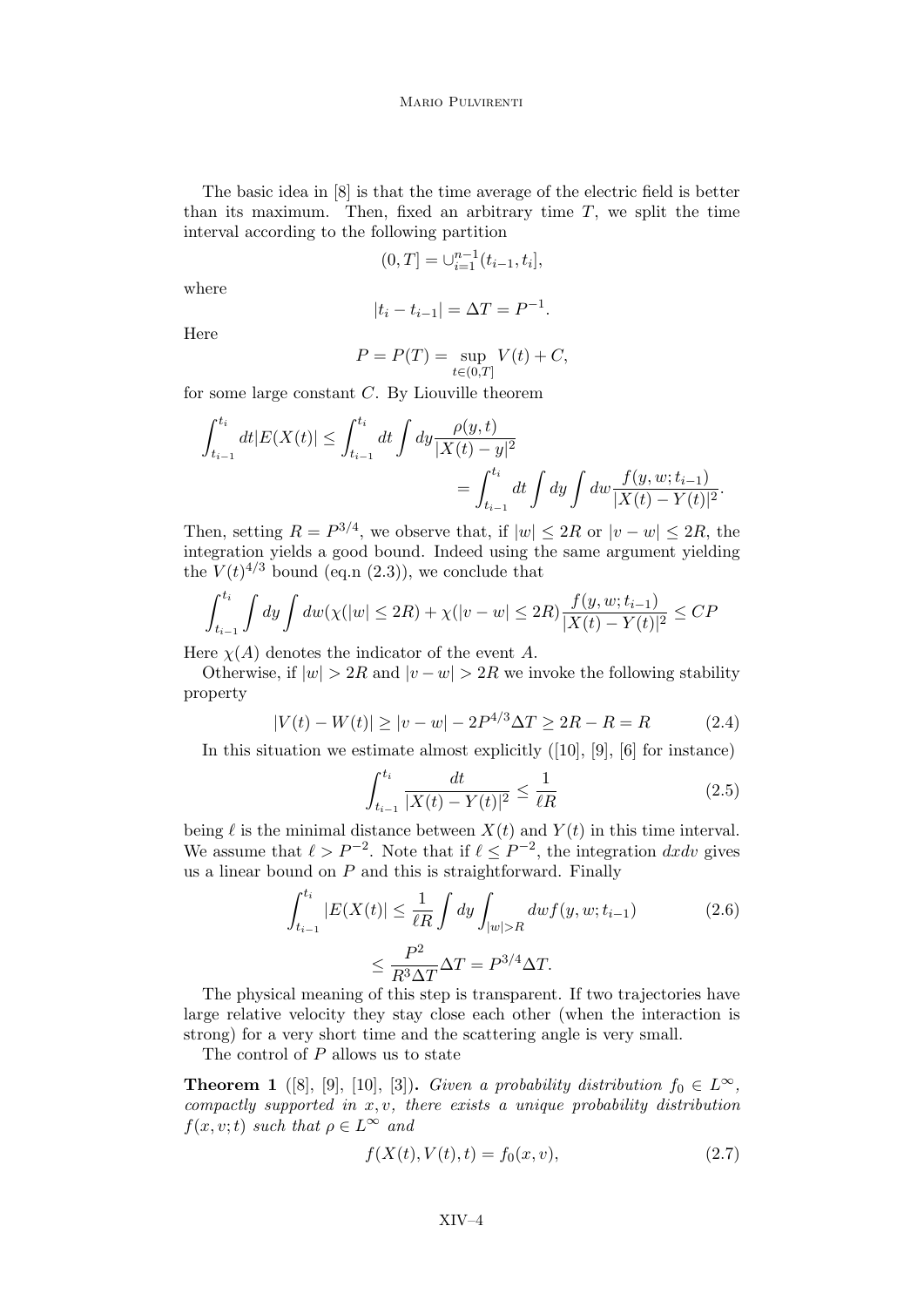where

$$
\dot{X} = V, \quad \dot{V} = E(X, t). \tag{2.8}
$$

Remark. We are working in a minimal regularity setting. The unique weak solution we obtain in this way is such that  $\rho \in L^{\infty}([0, T]; L^{\infty}(\mathbb{R}^{3}))$  for which the characteristic system (2.8) can be uniquely solved. Assuming further regularity on the initial datum  $f_0$  we can obtain easily classical solutions as well.

#### 3. The plasma-charge problem

Caprino and Marchioro solved the two-dimensional version of Problem 1 in case of repulsive interaction between the charge and the plasma [1]. The key idea was the introduction of the energy of a single plasma trajectory (see definition (3.2) below) which controls the motion of a plasma particle and prevents its approach to the point charge. Combining this with static estimates on the electric field, one can prove that there exists a unique solution to our problem.

The three-dimensional problem is in fact much more involved because static (a priori) estimates are not enough, as we have seen from the above analysis of the usual Vlasov-Poisson equation. When a charge is present, the situation described in section 2 changes drastically. Indeed because of the presence of a strong external field, that produced by the point charge, the stability property (2.4) is lost and new ideas are needed.

Before discussing the strategy of the proof, we first formulate the result. We assume  $f_0 \in L^{\infty}$  compactly supported in  $(x, v)$  and such that

$$
\inf |x - \xi_0| \ge \delta > 0.
$$

**Theorem 2** ([6]). Under the above hypotheses, there exists a unique solution to Problem 1.

The main ideas of the proof are the following. As for the usual Vlasov-Poisson problem we need to control both large velocity and the distance between the plasma trajectories and the point charge (from below) which is initially strictly positive. This can be done by proving that the function  $h$  $(\text{defined in } (3.2))$  stays bounded. At this point the existence and uniqueness proof is rather straightforward and we omit the details.

First we note that the energy:

$$
H = \frac{1}{2} \int dx dv |v|^2 f + \frac{1}{2} |\eta|^2 + \frac{1}{2} \int dx dy \frac{\rho(x)\rho(y)}{|x-y|} + \int dx \frac{\rho(x)}{|x-\xi|} \tag{3.1}
$$

is formally constant. Therefore  $|\eta|$  bounded.

Following [1] we define:

$$
h(x, v; t) = \frac{1}{2}|v - \eta(t)|^2 + \frac{1}{|x - \xi(t)|} + C
$$
 (3.2)

 $C > 0$  some large constant.

Differentiating along the trajectory we find:

$$
\frac{d}{dt}h(X(t), V(t); t) = (V(t) - \eta(t)) \cdot (E(X(t)) - E(\xi(t))) \tag{3.3}
$$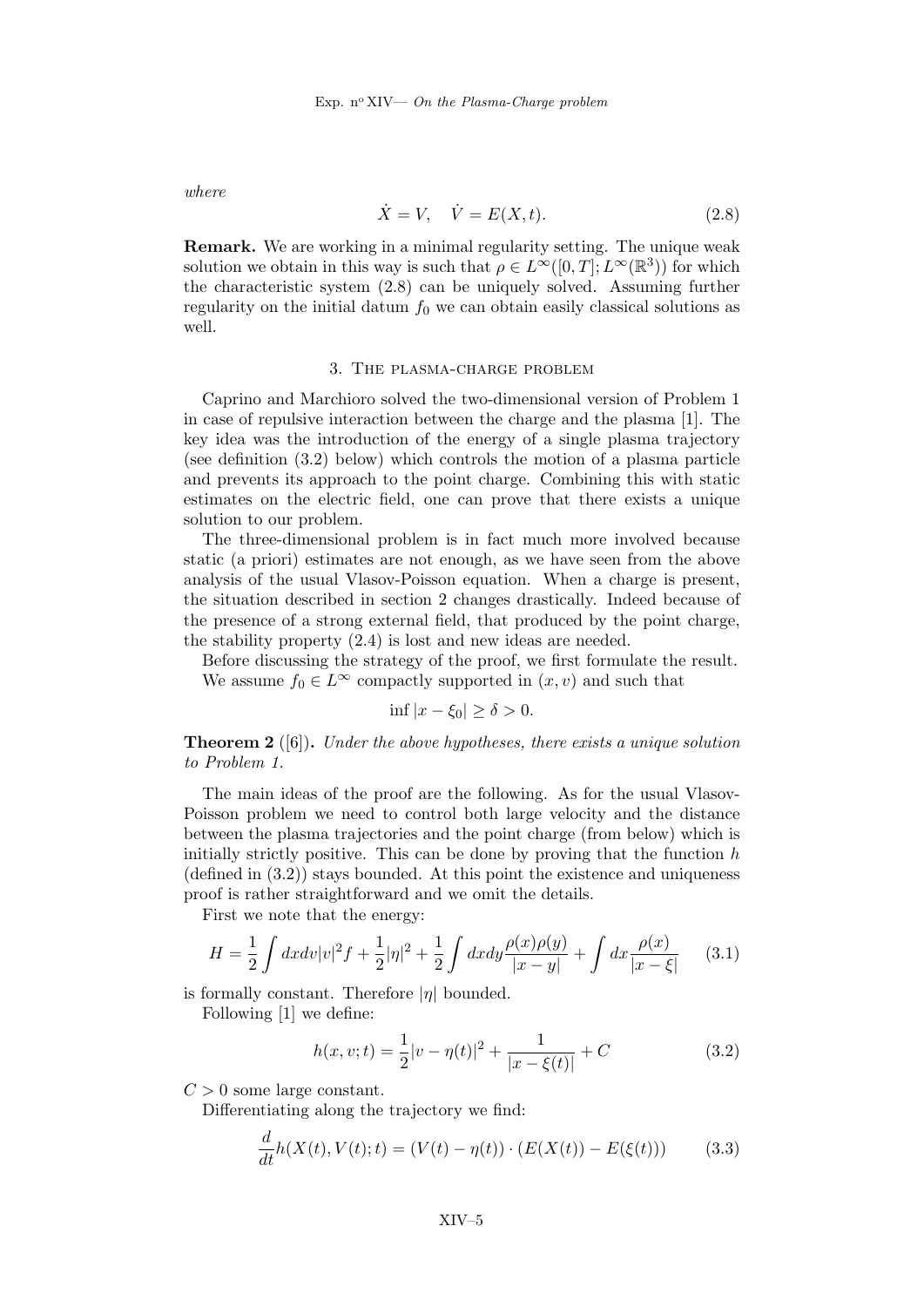Note that the singular field does not appear. As a consequence  $h$  is stable (for small times we expect a little change) while  $V$  is not. As a consequence we find convenient to work with  $h$ . By  $(3.3)$  we get

$$
|\frac{d}{dt}\sqrt{h}(X,V;t)| \le |E(X)| + |E(\xi)| \tag{3.4}
$$

Next we define

$$
Q = \sup \{ \sqrt{h}(X(t), V(t); t) | (x, v) \in \text{supp}(t_0), t \in [0, T] \}. \tag{3.5}
$$

Splitting

$$
(0,T] = \bigcup_{i=1}^{n-1} (t_{i-1}, t_i],
$$

where

$$
|t_i - t_{i-1}| = \Delta T = CQ^{-1},
$$

we define

$$
Q_i = \sup \{ \sqrt{h}(X, V; t) | (x, v) \in \text{supp} f(t_{i-1}), t \in (t_{i-1}, t_i) \}
$$
(3.6)

Our goal is to prove that

$$
Q_i \le Q_{i-1} + CQ\Delta T \tag{3.7}
$$

where  $C$  is a constant depending on the conserved quantities only. Indeed by Eq.  $(3.7)$  we obtain

$$
Q \le Q_0 + CQT.\tag{3.8}
$$

Thus we control Q for T small. But we can iterate because the smallness of T depends on conserved quantities only.

Furthermore, to prove (3.7) by

$$
\left|\frac{d}{dt}\sqrt{h}(X,V;t)\right| \le |E(X)| + |E(\xi)|\tag{3.9}
$$

we have to control

$$
\int_{t_{i-1}}^{t_i} |E(X(t)| \le CQ\Delta T; \qquad \int_{t_{i-1}}^{t_i} |E(\xi(t)| \le CQ\Delta T \tag{3.10}
$$

Setting  $R_i = Q_i^{3/4}$  $i^{3/4}$  the second integral in (3.10) is bounded by

$$
\int_{t_{i-1}}^{t_i} \int_{\sqrt{h}(y,w,t_{i-1}) \le R_i} dy dw f(y,w,t_{i-1}) \frac{1}{|Y(t) - \xi(t)|^2} \tag{3.11}
$$
\n
$$
+ \int_{t_{i-1}}^{t_i} \int_{\sqrt{h}(y,w,t_{i-1}) > R_i} dy dw f(y,w,t_{i-1}) \frac{1}{|Y(t) - \xi(t)|^2}
$$

The first integral in Eq.n (3.11) is correctly bounded by the usual  $V^{4/3}$ argument.

For the second we can show that

$$
\int_{t_{i-1}}^{t_i} \frac{1}{|Y(t) - \xi(t)|^2} \le CQ_i
$$
\n(3.12)

By (3.12) the second integral is bounded by

$$
C\frac{Q_i}{R_i^2} \int dy \int dw f(y, w, t_{i-1}) h(y, w, t_{i-1}) \le CQ\Delta T.
$$
 (3.13)

Finally to show (3.12) we define

$$
\ell = |Y - \xi|
$$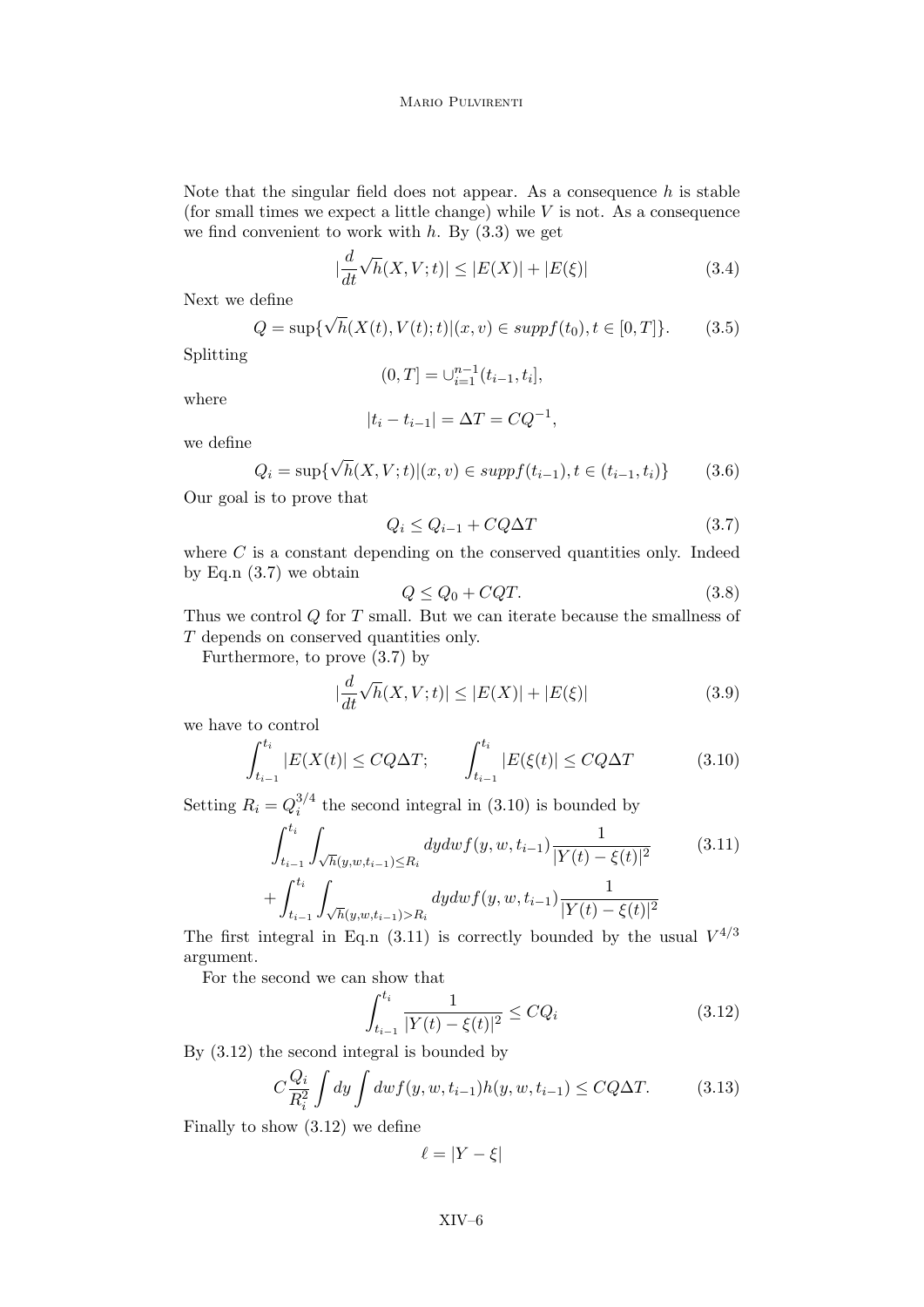and compute  $(\dot{Y} = W)$ 

$$
\dot{\ell} = (W - \eta) \cdot \frac{(Y - \xi)}{|Y - \xi|}
$$

$$
\ddot{\ell} \ge \frac{1}{\ell^2} - CQ_i^{4/3}
$$

$$
\int_{t_{i-1}}^{t_i} \frac{1}{\ell^2} \le \dot{\ell}(t_i) - \dot{\ell}(t_{i-1}) + CQ_i^{4/3} \Delta T \le CQ_i.
$$

It remains to control the first integral in (3.10):

$$
\int_{t_{i-1}}^{t_i} |E(X(t)| \le \int_{t_{i-1}}^{t_i} \int dy dw f(y, w, t_{i-1}) \frac{1}{|X(t) - Y(t)|^2}
$$

We have different situations:

1- X is close to  $\xi$ : scattering plasma-charge i.e. inf  $|X(t) - \xi(t)| \leq \delta_i$ 

2- Both X and Y are far from  $\xi$ : scattering plasma-plasma i.e. inf |X(t)−  $|\xi(t)| > \delta_i$  and inf  $|Y(t) - \xi(t)| > \delta_i$ .

3- X is far from  $\xi$  but Y is close to  $\xi$ : scattering plasma-charge i.e  $\inf |X(t) - \xi(t)| > \delta_i$  and  $\inf_{\tau} |Y(t) - \xi(t)| \leq \delta_i$ .

Here we choose  $\delta_i = Q_i^{-\frac{7}{8}}$ .

For point 1. we can show that the set

$$
J = \{ t \in (t_{i-1}, t_i) | |X - \xi| \le \delta_i \}
$$
\n(3.14)

is connected and its measure  $|J|$  can be bounded by

$$
|J| \le Q_i^{-15/8}.\tag{3.15}
$$

The idea of the proof is the following. If  $X$  is a very energetic trajectory i.e.  $\sqrt{h}(X) \approx Q_i$ . Then X spends a very short time close to  $\xi$  and then goes away. To show this we can use Virial Theorem, namely we compute the second derivative of  $I=\frac{1}{2}$  $\frac{1}{2}|X-\xi|^2$ .

By using  $(3.14)$  and  $(3.15)$  we get

$$
\int_J |E(X(t)|dt \le CQ_i^{4/3}Q_i^{-15/8} \le CQ\Delta T
$$

For point 2: we see that the field generated by  $\xi$  outside a sphere of radius  $\delta_i$  times  $\Delta T$  is bounded by

$$
\frac{1}{\delta_i^2} \Delta T = C Q_i^{7/4} Q_i^{-1} = C Q_i^{3/4}.
$$

This is good for the stability condition (2.4) . Therefore we can proceed as explained above  $([8], [9], [10], [3]).$ 

For point 3,  $X$  and  $Y$  are relatively far each other.

$$
|X - Y| \ge |X - \xi| - |Y - \xi| \ge \frac{\delta_i}{2} = CQ_i^{-\frac{7}{8}}.
$$

We can assume that Y is moderately energetic i.e.  $\sqrt{h}(Y) \ge Q_i^{3/4}$  $i^{(1)}$ . Otherwise the contribution can be controlled by a straightforward phase-space integration.

Then, by the same argument as in (3.14) and (3.15)

$$
|J| \le Q_i^{-13/8}.\tag{3.16}
$$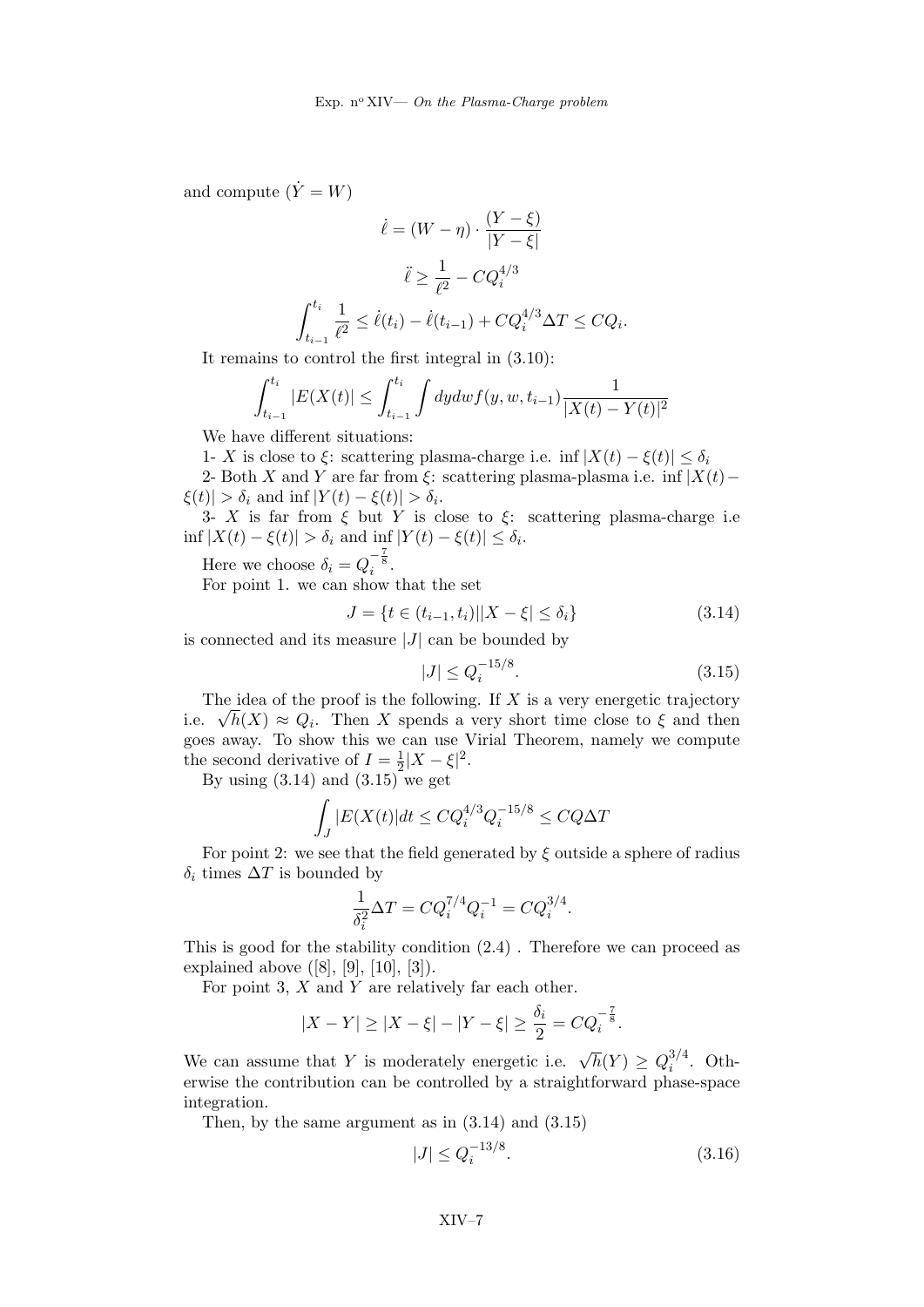Therefore:

$$
\int_{J} |E(X(t)|dt \le CQ_i^{7/4} \int_{J} \int_{\sqrt{h}(y,w) > Q_i^{3/4}} dy dw f(y, w, t_{i-1})
$$
\n
$$
\le CQ_i^{7/4} Q_i^{-13/8} Q_i^{-3/2} \le CQ_i^{-11/8} \le CQ\Delta T.
$$
\n(3.17)

This concludes our quick description of the result.

4. THE 2-D ATTRACTIVE CASE

The problem can be formulated in the following way.

**Problem 2.** Find a flow in  $\mathbb{R}^4$ ,  $(x, v) \rightarrow (X(t, x, v), V(t, x, v))$  such that

$$
\begin{cases}\n\dot{X}(t,x,v) = V(t,x,v) \\
\dot{V}(t,x,v) = -\frac{(X(t,x,v) - \xi(t))}{|X(t,x,v) - \xi(t)|^2} + E(t, X(t,x,v)) \\
(X,V)(0,x,v) = (x,v) \in \mathbb{R}^3 \times \mathbb{R}^3,\n\end{cases}
$$
\n(4.1)

where the charge  $(\xi(t), \eta(t))$  evolves according to the second-order ODE

$$
\begin{cases}\n\dot{\xi}(t) = \eta(t), & \dot{\eta}(t) = -E(t, \xi(t)) \\
(\xi, \eta)(0) = (\xi_0, \eta_0).\n\end{cases}
$$
\n(4.2)

Here the electric field  $E$  is related to the density  $f$ , which satisfies

$$
f(X(t, x, v), V(t, x, v), t) = f_0(x, v),
$$

via the identity

$$
E(t,x) = \int_{\mathbb{R}^2} \frac{(x-y)}{|x-y|^2} \rho(t,y) \, dy, \quad \rho(t,x) = \int_{\mathbb{R}^2} f(t,x,v) \, dv.
$$

Assuming  $f_0 \in L^{\infty}$  compactly supported in  $x, v$  and such that

$$
\inf |x - \xi_0| \ge \delta > 0,
$$

then

**Theorem 3** ([2]). Under the above hypotheses, there exists a (possibly not unique) solution to Problem 2.

We give a very rough idea of the proof. Once more we introduce the function:

$$
h(x, v, t) = \frac{1}{2}|v - \eta(t)|^2 + \ln|x - \xi(t)|.
$$
 (4.3)

and

$$
\mathcal{H}(t)=\sup_{s\in[0,t]} \sup_{(x,v)\in S_0} |h(X_(t;x,v),V(t;x,v),t)|+C
$$

where  $C > 1$  is a suitable large constant and

$$
\mathcal{H}:=\mathcal{H}(T).
$$

Assume that:

$$
\text{supp}(f_0) := S_0 \subset \left\{ (x, v) \in \mathbb{R}^2 \times \mathbb{R}^2 \, : \, \alpha_0 \le |x - \xi| \le \alpha_1, \, |v| \le \nu_0 \right\}. \tag{4.4}
$$

for some positive constants  $\alpha_0, \alpha_1, \nu_0$ .

We prove Theorem 2 along the following steps. First we prove the static estimates

$$
||E(t)||_{L^{\infty}} \leq C\sqrt{\mathcal{H}(t)}.\tag{4.5}
$$